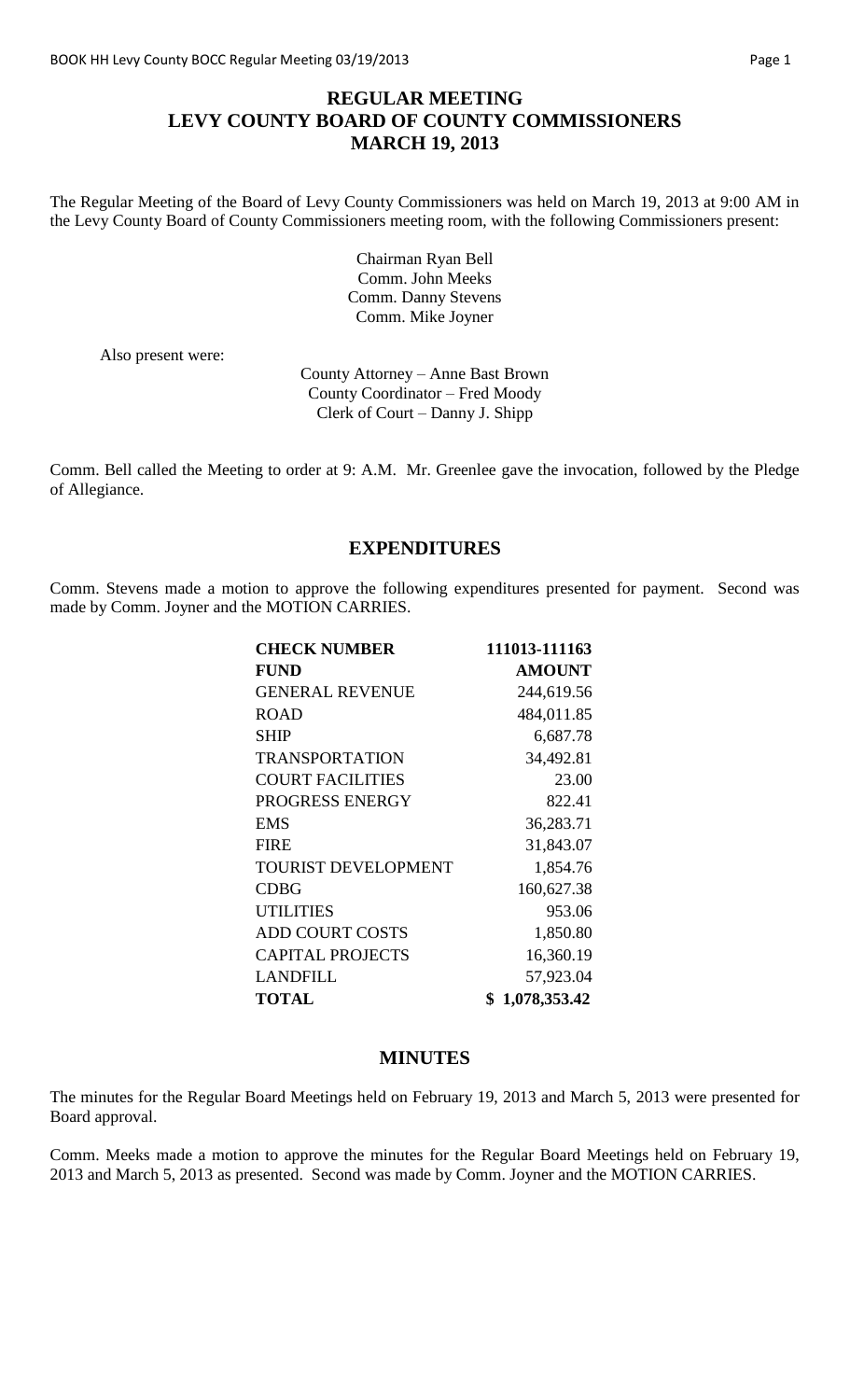# **CITY OF WILLISTON**

Adam Hall, Planner

Move to accept and prioritize the City of Williston's Transportation Alternatives Application for inclusion in the Florida Department of Transportation's work program.

Mr. Hall requested the Board to rank the City of Williston's application with the State of Florida Department of Transportation's Grant Program for alternative transportation projects. The project the City of Williston is proposing is for stormwater street improvements on NW 2<sup>nd</sup> Avenue in the City. Mr. Hall explained this project application would include engineering, design and construction and requires no county match.

Comm. Stevens made a motion to add the City of Williston's Transportation Alternatives Application with the County's State application. Second was made by Comm. Joyner and the MOTION CARRIES.

#### **ROAD DEPARTMENT**

Casey Duquette

Florida Department of Transportation application; Transportation Alternative Projects for CR 32 sidewalks.

Mr. Duquette requested Board approval to submit a Transportation Alternative Project for a sidewalk on CR 32 near the Bronson Middle/High School and Elementary School.

Comm. Meeks made a motion to approve the Road Department submitting a Transportation Alternative Project for a sidewalk on CR 32 as requested pending review by Atty. Brown. Second was made by Comm. Joyner and the MOTION CARRIES.

### **LEVY COUNTY SHERIFF'S OFFICE**

Mike West, 911 Coordinator

Request Board Chair's signature on the E911 Grant application for E911 System maintenance.

Mr. West requested Board approval and Chair signature on the E911 Grant application for E911 System maintenance in the amount of \$25,585.41 which covers yearly costs on the PSAP equipment and software. No matching funds are required.

Comm. Stevens made a motion to approve and authorize the Chairman's signature on the E911 Grant application System as requested. Second was made by Comm. Meeks and the MOTION CARRIES.

# **NATURE COAST BUSINESS DEVELOPMENT COUNCIL**

David Pieklik, Executive Director

Presenting Progress Report January-March, 2013.

Mr. Pieklik presented the quarterly Progress Report for the Nature Coast Business Development Council for January-March, 2013 and spoke of the Tri-County Hospital project in Chiefland, the Industrial Park Airport project in Williston and an Aquaponics operation in Bronson. Mr. Pieklik also spoke of Health Care Cooperatives which is something still in the research stage in Levy County.

#### **DEPARTMENT REPORTS**

# **CORRESPONDENCE**

Karen Blackburn

Presenting Proclamation 2013-15 recognizing April, 2013 as "Water Conservation Month".

Jon Dinges from the Suwannee River Water Management District spoke to the Board and requested approval of Proclamation 2013-15 recognizing April, 2013 as "Water Conservation Month".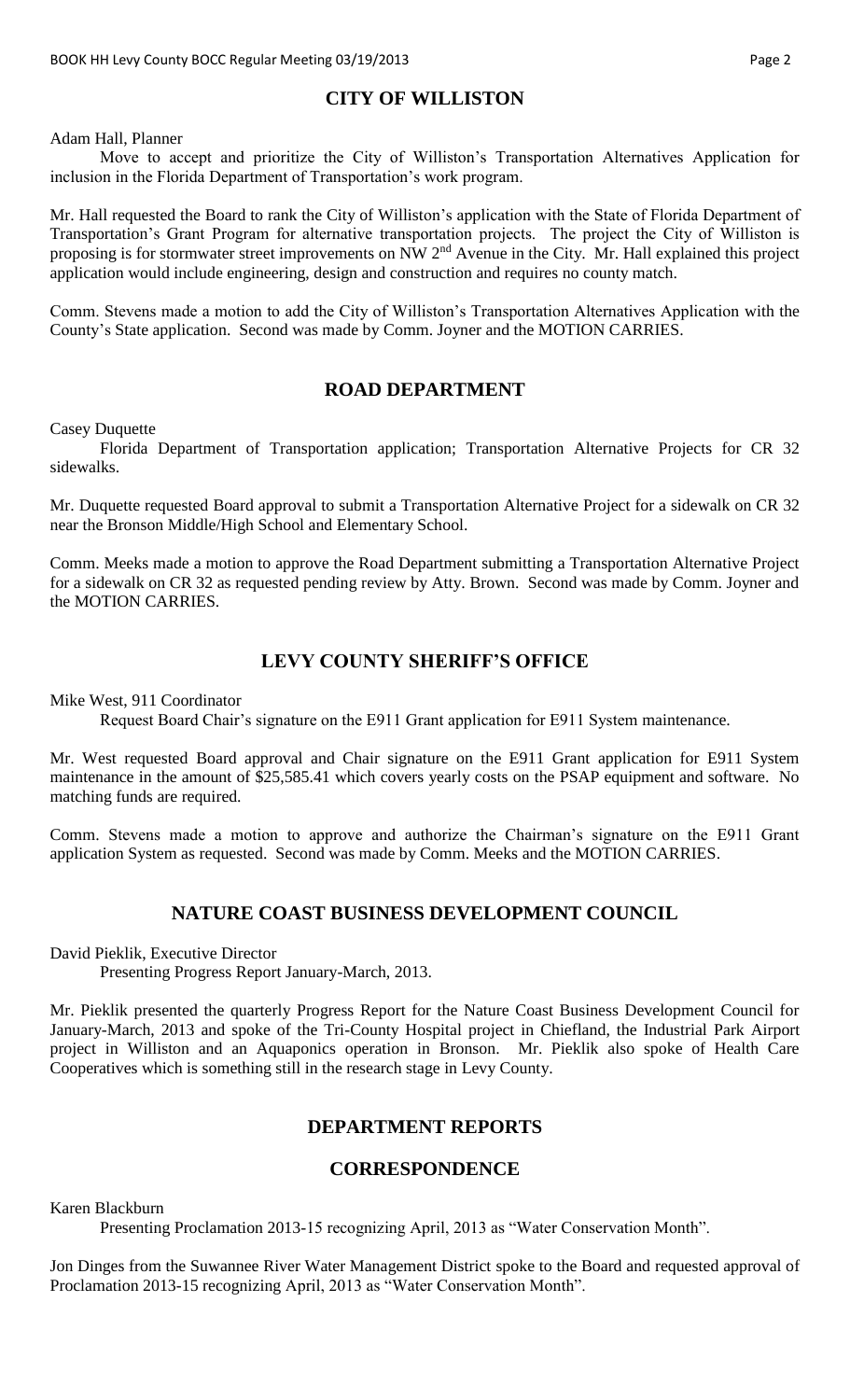Comm. Meeks made a motion to approve Proclamation 2013-15 recognizing April, 2013 as "Water Conservation Month" as requested. Second was made by Comm. Joyner and the MOTION CARRIES.

# **COUNTY COORDINATOR**

Fred Moody

Present report from Committee appointed to negotiate compensation package with  $1<sup>st</sup>$  ranked applicant for Building Official position.

For information to the Board, Mr. Moody stated he had attended the North Florida Broadband meeting yesterday held at Riverwalk in Gilchrist County and reported as of this morning Gilchrist County had withdrawn from the North Florida Broadband. The next meeting is scheduled for March 27<sup>th</sup> at 11:00 A.M. at the Gilchrist County Commission room.

Mr. Moody presented information to the Board from the Committee appointed to negotiate a compensation package with the 1<sup>st</sup> ranked applicant, Bill Hammond for the Building Official position. The results of negations were a yearly salary of \$73,000; 5 8-hour days per week, 4 10-hour days can be implemented if there is sufficient staffing; take home vehicle; Mr. Hammond will take on responsibility of Code Enforcement Officer and hire a Code Enforcement officer later; 6-month probation period.

Comm. Meeks made a motion to approve hiring Bill Hammond for the position of Building Official with the conditions of negotiations as stated above. Second was made by Comm. Joyner and the MOTION CARRIES. The votes were cast as follows:

| Yes          | N <sub>0</sub> |
|--------------|----------------|
| Comm. Meeks  | Comm. Stevens  |
| Comm. Joyner |                |
| Comm. Bell   |                |

### **EMERGENCY MANAGEMENT**

Mark S. Johnson, Director

Recommendation to award the development and delivery of a table-top exercise.

Mr. Johnson requested Board approval to award the development and delivery of a table-top exercise. The bids received are as follows:

| The Management Experts, LLC                        | \$10,000 |
|----------------------------------------------------|----------|
| Emergency Response Educators and Consultants, Inc. | \$12,150 |
| <b>Blue Skies Professional Services</b>            | \$14,550 |
| Disasters, Strategies & Ideas Group, LLC           | \$15,000 |

Mr. Johnson recommended The Management Experts, LLC for the bid amount of \$10,000.

Comm. Joyner made a motion to approve The Management Experts, LLC in the amount of \$10,000, as recommended. Second was made by Comm. Meeks and the MOTION CARRIES.

#### **PARKS AND RECREATION**

Matt Weldon, Director

Request approval to advertise a Request for Proposal for playground equipment to be installed at Henry Beck Park.

Mr. Weldon requested Board approval to advertise for Request for Proposals for playground equipment to be installed at Henry Beck Park.

Comm. Joyner made a motion to approve advertising for Request for Proposals as requested. Second was made by Comm. Meeks and the MOTION CARRIES.

Mr. Weldon stated the Parks will be open to the public on March 22<sup>nd</sup>.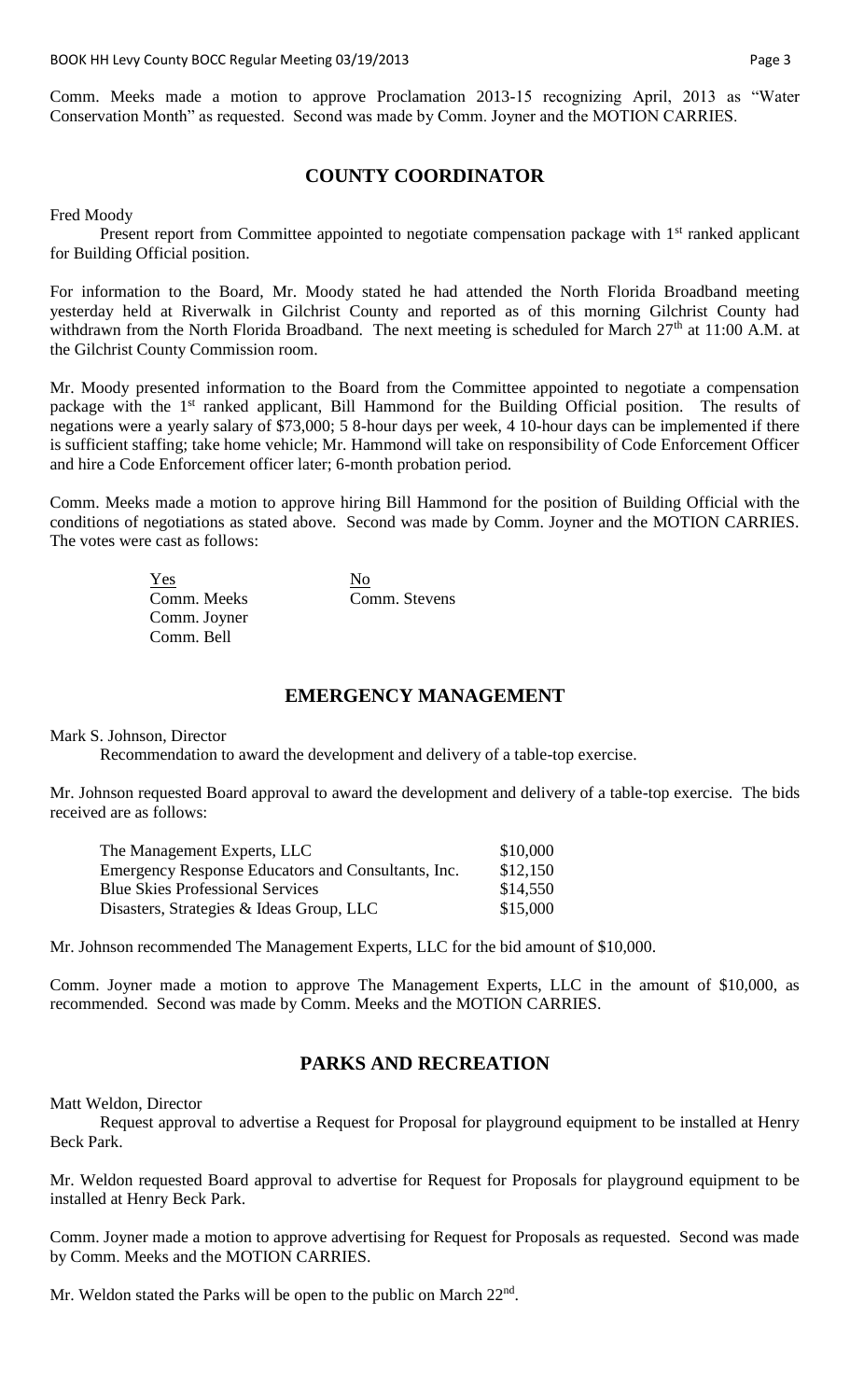# **PUBLIC SAFETY**

David Knowles, Director

- A. Request approval to submit an application for the 2013 DOH EMS 90/10 Matching Grant to purchase an Andy the Ambulance robot.
- B. Request approval to submit an application for the 2013 DOH 90/10 EMS Match Grant for the addition of a seventh ALS transport unit.
- C. Requesting approval to submit an application for the 2013 DOH EMS 90/10 Matching Grant to purchase a high fidelity patient care simulator known as SIM-Man.
- D. Request approval to submit an application for the 2013 EMS DOH 75/25 Matching Grant Cycle to replace our manual lift stretchers.

Mr. Knowles requested Board approval to submit applications for the 2013 DOH EMS 90/10 Matching Grants for the following items:

| Item to Purchase          | <b>Match Amount</b> |
|---------------------------|---------------------|
| Andy the Ambulance Robot  | 964.00              |
| <b>ALS</b> Transport Unit | \$20,555.50         |
| SIM-Man                   | \$9,297.00          |
| <b>Power Stretchers</b>   | \$44,094.00         |
|                           |                     |

Comm. Meeks made a motion to approve the 2013 DOH EMS Matching Grants as listed above. Second was made by Comm. Joyner and the MOTION CARRIES.

E. Presenting Department of Public Safety quarterly report.

Mr. Knowles presented the Department of Public Safety quarterly report to the Board and spoke of the new design of the patch for the Department which was revealed at their annual employees Christmas dinner; progress is being made to the former Levy County Forestry Camp facility which will be the training complex and administrative facility; the communications project is still online and tower sites are being secured; reporting of collections; EMS response times are within National Standards.

F. Request approval to purchase two (2) truck bed extenders.

Mr. Knowles requested Board approval to purchase (2) truck bed extenders from ExtendoBed in the amount of \$10,590.

Comm. Stevens made a motion to approve the purchase of (2) truck bed extenders as requested. Second was made by Comm. Joyner and the MOTION CARRIES.

# **TOURIST DEVELOPMENT**

Carol McQueen, Director

Application to Deepwater Horizon's Gulf Tourism and Seafood Promotional Fund – Due March 29, 2013 for \$500,000.00.

Mrs. McQueen provided a booklet to each of the Commissioners on the story and significance of the seafood and aquaculture industry in Cedar Key. She then requested Board approval of the application to Deepwater Horizon's Gulf Tourism and Seafood Promotional Fund which is due by March 29, 2013 in the amount of \$500,000. Listed below are the designated areas and amounts to use these funds, if awarded:

| Digital Campaign<br><b>Coordination Fee</b> | \$225,000<br>\$25,000 |
|---------------------------------------------|-----------------------|
| Print Campaign                              | \$125,000             |
| Radio & TV Campaign                         | \$125,000             |
| Total                                       | \$500,000             |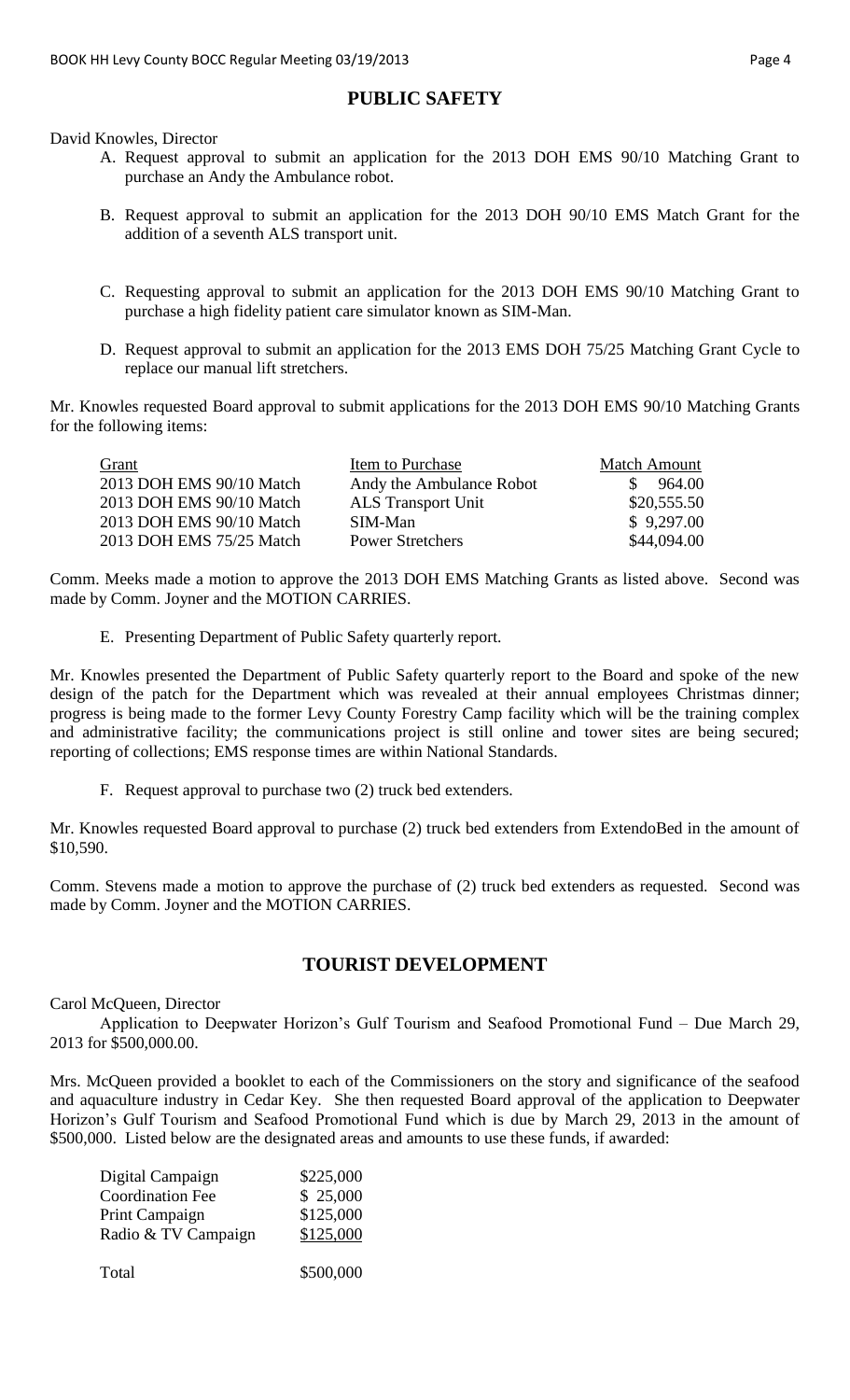Comm. Stevens made a motion to approve the application to Deepwater Horizon's Gulf Tourism and Seafood Promotional Fund as requested. Second was made by Comm. Joyner and the MOTION CARRIES.

# **COUNTY ATTORNEY**

Anne Bast Brown

Adoption of Resolution 2013-16, opposing House Bill 4027 and Senate Bill 1256, eliminating the Florida Forest Service's operation of a seedling tree nursery program, thereby eliminating Andrews Nursery.

Atty. Brown presented upon request at the last Board meeting Resolution 2013-16 for Board approval, opposing House Bill 4027 and Senate Bill 1256, eliminating the Florida Forest Service's operation of a seedling nursery program, thereby eliminating Andrews Nursery.

Comm. Joyner made a motion to approve Resolution 2013-16 as presented. Second was made by Comm. Stevens and the MOTION CARRIES.

### **COMMISSIONERS' REPORTS**

Comm. Joyner asked Sheriff McCallum if the City of Inglis had voted to do away with the Fire Department and the Police Department? If so, had he been contacted for the Sheriff's Department to pick up the law enforcement of this area? Sheriff McCallum answered they had been voted on and passed. He had previously made a presentation at the City's request for the cost of the Sheriff's Department to cover the City for police services.

Comm. Joyner stated the Road Department was doing a good job on the road in Ocala Highlands West.

Comm. Joyner stated he had submitted the entry for the Commissioners to ride in the Centennial Parade in Chiefland on April 6<sup>th</sup> and the City is asking all participants not to use motorized vehicles to ride in. They are asking everyone to use horse-drawn carriages to coordinate with the theme of the event.

Comm. Meeks reminded everyone of the Sale tomorrow at the Suwannee River Livestock Fair. Comm. Meeks also commended the Parks Department for their work at the County Parks facilities as he recently visited Blue Springs and was impressed with its condition.

Dana Sheffield spoke to the Board and commended them on their salary negotiation efforts with the applicant for the Building Official position.

The meeting recessed at 10:37 A.M.

The meeting reconvened 12:00 P.M. at the Emergency Operations Center for a Command Briefing Workshop.